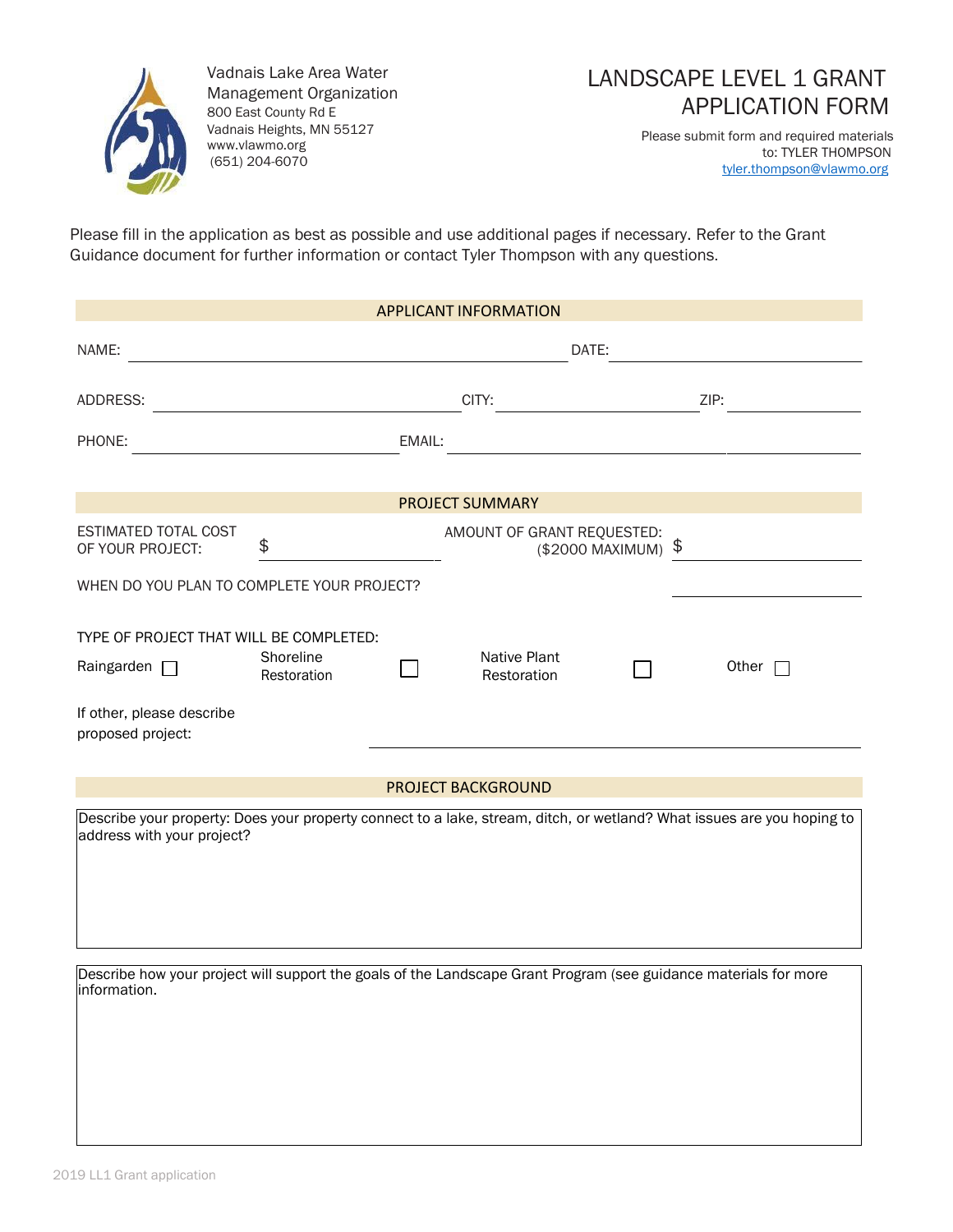#### PROJECT SPECIFICATIONS

In order to determine the water quality benefit of your project (amount of stormwater and polluntants captured), specific information is required for VLAWMO staff to perform the calculations. If you are working with a professional landscaper, they should be able to provide you with this information.

| TOTAL PROPERTY AREA<br>$(SQ.FT)$ :     | <b>PROJECT SIZE</b><br>$(SQ.FT.)$ :                                                                                 |  |
|----------------------------------------|---------------------------------------------------------------------------------------------------------------------|--|
| <b>IMPERVIOUS AREA</b>                 | PERVIOUS AREA                                                                                                       |  |
| DRAINING TO PROJECT                    | DRAINING TO                                                                                                         |  |
| $(SQ.FT.)$ :                           | PROJECT (SQ.FT.):                                                                                                   |  |
| SOIL INFILTRATION<br>RATE (INCHES/HR): | IF YOUR PROJECT INCLUDES INFILTRATION, PLEASE PROVIDE THE FOLLOWING INFORMATION<br>DEPTH OF RAINGARDEN<br>(INCHES): |  |

#### ADDITIONAL REQUIRED MATERIALS

Include a detailed drawing and budget for your project compiled by either yourself or your contractor that provides information for how the project will be installed, lists the materials that will be purchased (see guidance regarding what can be included as part of the grant program) and a list of the plants that will be used. Native restoration projects are required to use ONLY plants that are native to this ecoregion. All other projects must include AT LEAST 50% native plants. Hybrids of native plants will not count towards this requirement. \*\*This information may be scanned and emailed to VLAWMO GIS Watershed Technician, Tyler Thompson (tyler.thompson@vlawmo.org)\*\*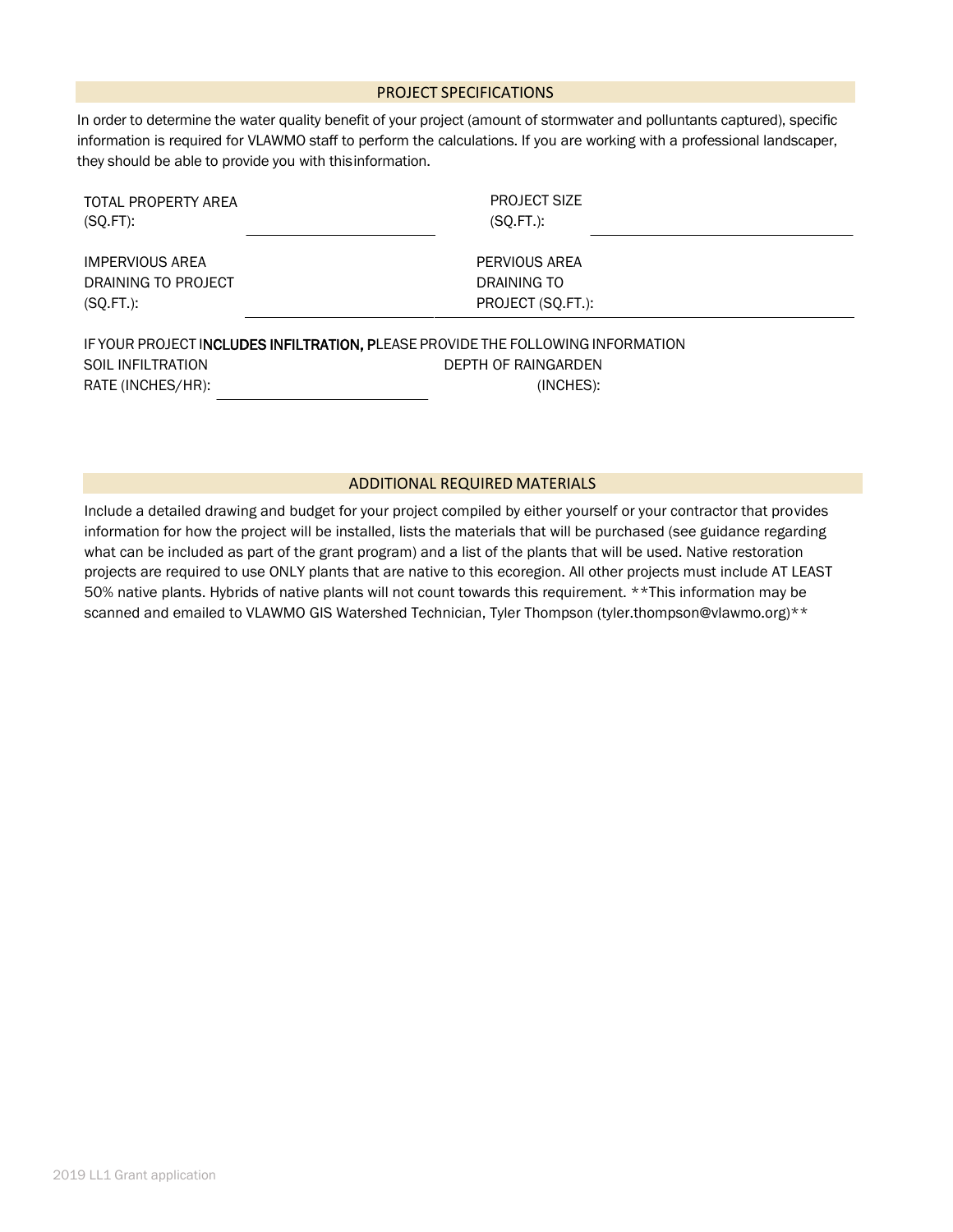# LANDSCAPE LEVEL 1 GRANT GUIDANCE

This program exists to provide assistance to public and private landowners for implementing projects that support one or more of the following:

- Prevention of flooding or mitigation of drought
- Water quality improvement or increase in watershed storage capacity
- Preservation, protection, and restoration of native plant and wildlife communities, especially along lakes, rivers, and wetlands
- Protection and preservation of groundwater quality and quantity

This is a REIMBURSEMENT grant program. Your grant award will be dispersed once a project is fully completed and is inspected by VLAWMO staff. Available funds will vary each year. Grants are available to those who are property owners within the VLAWMO area. Once the annual funds are depleted, applicants will be advised to reapply the following year. VLAWMO may offer to fund up to 75% of the cost of materials and contracted labor; (\$2000 maximum). Applications will be evaluated and considered at the monthly Technical Commission meetings. VLAWMO may elect to offer a full grant or may offer a partial grant, based on the evaluation process. Items that are taken into consideration include: connectivity to a water body, the amount of runoff capture, the estimated pollutant reduction, wildlife habitat improvement, and others.

Examples of eligible projects include:

- Raingardens
- Restoration along shorelines of lakes, ponds, wetlands, and streams
- Volume reduction and runoff treatment projects (infiltration basins and trenches, cisterns, green roofs, filtration)
- Deep-rooted plantings and other erosion control measures to secure land that is currently eroding
- Native habitat restoration with priority given to waterways, lakes, ponds, buffers, and wetlands
- Pervious asphalt and pavers

### GRANT PROGRAM DETAILS

- Eligible materials are those which stay on the property such as plants, erosion control blanket, mulch, and top soil. Ineligible materials would include work gloves, shovels, tools and equipment used to implement the project but may be used again for future projects (rented equipment IS an eligible expense).
- Eligible labor costs must be those expenses associated with a qualified landscaper/contractor and are subject to approval by VLAWMO staff. Ineligible labor would include the use of friends or a volunteer group helping to implement the project.
- For native plant restoration projects, ALL plants must be native. For all other projects, at least 50% of the plants used must be native to this ecoregion. Hybrids of native plants are not counted as native. You must provide a list of plants that will be used to allow for review and comment by VLAWMO staff.
- Projects completed or in progress are not eligible for funding. A grant agreement must be signed by the applicant and VLAWMO prior to the commencement of work.
- Projects that are installed to meet the requirements of a development permit do not qualify for grants. Only projects that go above and beyond minimum standards will be considered.
- A site visit by VLAWMO staff is required once the project is complete before a reimbursement check is released to the Grantee.
- Grantee must complete project and submit reimbursement request within one (1) year from date of grant approval.
- Grantee must agree to maintain the project area for a minimum of 5 years. Maintenance includes weeding, watering, removal of invasive species, replacement of plants, repair of inlets/outlets, and other duties to ensure that the project is providing the intended water quality benefit. The site may be inspected by VLAWMO staff on an annual basis to ensure compliance.